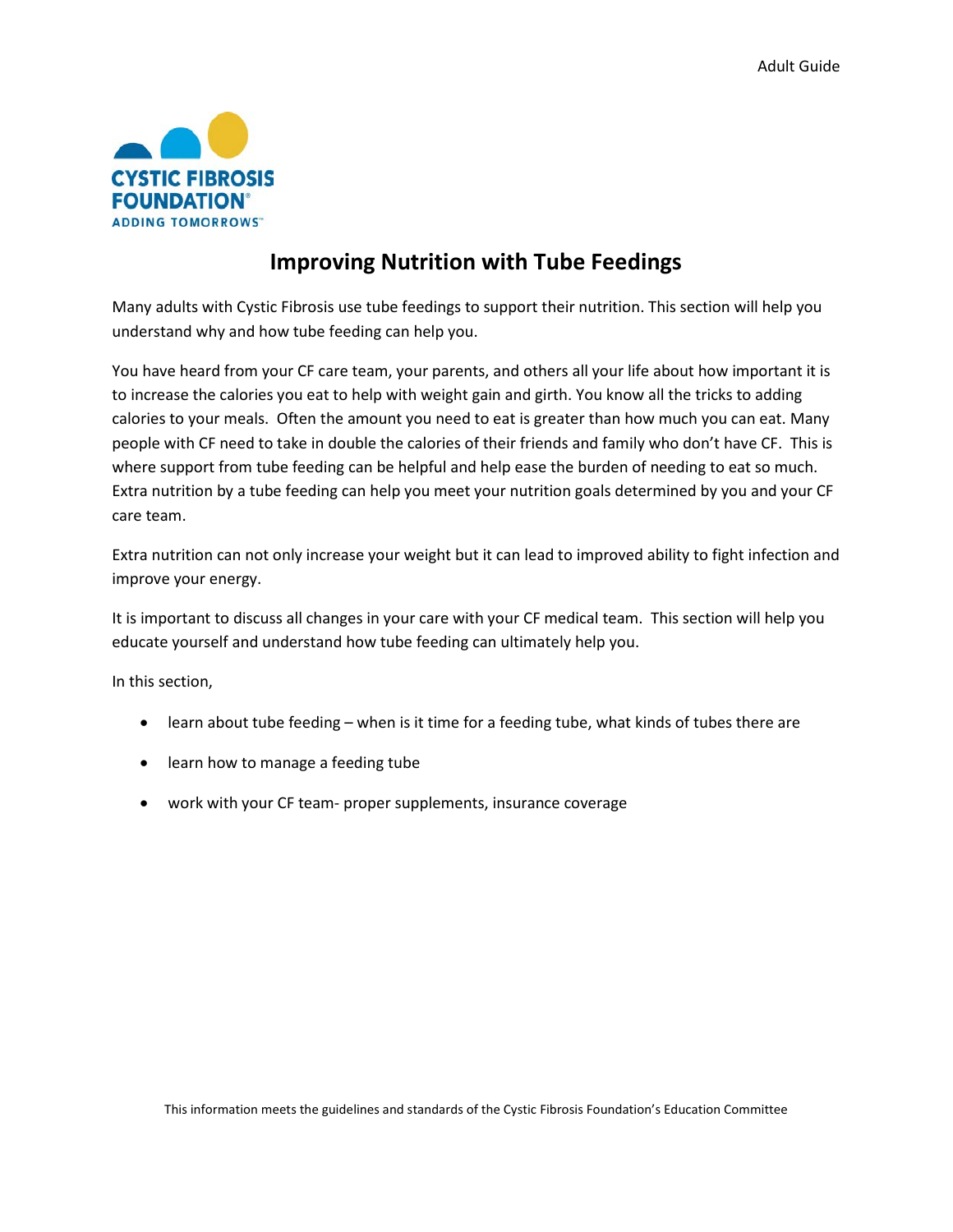# **Learn about feeding tubes**

## **When do I really need a tube?**

There are many personal and medical reasons you may chose to have a feeding tube placed. You may have a goal of wanting to gain weight or just maintain a certain weight.

There are many reasons for having healthy weight goals. There has been good evidence from population-based studies that normal ranges of weight and height were associated with better pulmonary function. This translates into a BMI (body mass index) of 22 for women and 23 for men. Your dietitian can explain what your BMI should be. Increased weight gain can increase your energy, possibly reduce exacerbations of your lung disease, and allow you to have better exercise workouts to increase your endurance and strength. If you would like to calculate your BMI, go to [http://nhibisupport.com/bmi.](http://nhibisupport.com/bmi)

Your healthcare team wants to work with you to keep you healthy. They will help you get the most out of your nutrition through supplements and appropriate use of pancreatic enzymes. There may be factors in the way of you being able to achieve adequate weight.

Some factors that might affect you include:

- **Poor appetite -** If your appetite is always poor or you can't physically eat the amount of food you are used to (which leads to weight loss, muscle loss and getting sick more often), extra nutrition through a feeding tube might be right for you. Your appetite can be reduced for many reasons but when you do not have the desire to eat, your calorie intake goes down. CF lung disease may make your lungs expand and get in the way of your stomach being able to stretch after a meal; therefore eating large portions may be difficult for you.
- **Nausea or vomiting** -If you often vomit from coughing and/or have severe heartburn, you may want to consider extra calories with a feeding tube.
- **Worsening lung function**  If you are unable to regain weight that was lost when you were sick or you are trying to reach a good weight for lung transplantation, tube feeding is an option.

### **What kind of tubes are there?**

**Gastrostomy Tube (G-tube):** The most common feeding tube is the gastrostomy tube, also called a Gtube or a percutaneous endoscopic gastrostomy (PEG) tube. It is a flexible tube that is inserted directly into the stomach through an incision in your abdomen. This allows nutrition to be delivered directly into your stomach.

**Low profile "Button" G- tube**: After a few months of healing from the G-tube placement, your doctor may recommend replacing the tube with a "button". This device is flatter and lies against the skin of your abdomen. This can easily be placed once the G-tube site is healed, usually about 8 to 12 weeks after you have had the G-tube placed. This time may vary at you hospital. The button can be opened for feedings and closed in between feedings or medications. For many, the transition to a button makes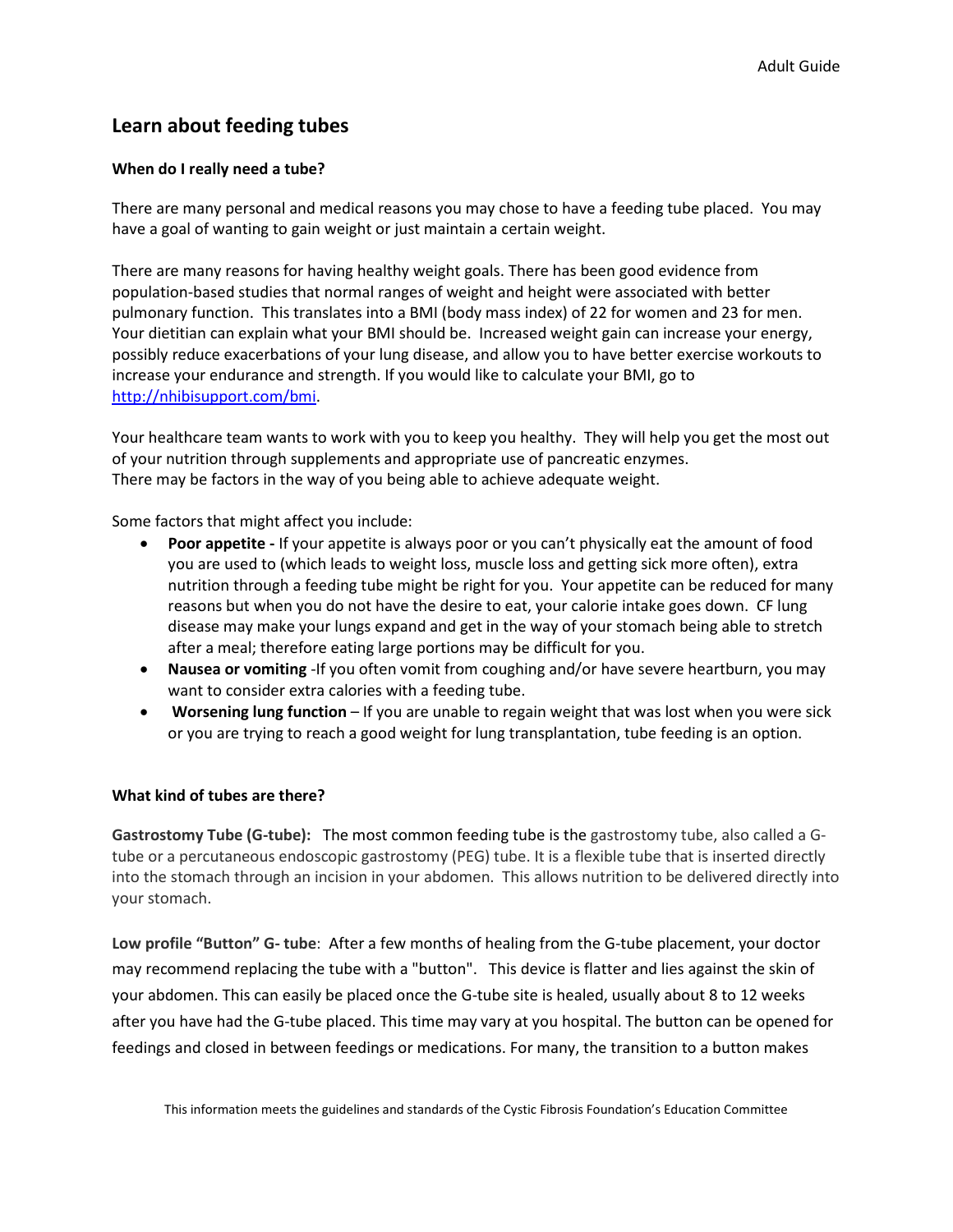tube feedings and care easier and more convenient. Some hospitals may place the button without inserting the G-tube first.

**Nasogastric Tube (NG Tube):** A nasogastric tube is a thin, flexible tube that goes in your nose, down your throat, and into your stomach. This is the least invasive type of feeding tube because inserting an NG tube does not require a surgical incision. These tubes need to be inserted each night and then taken out in the morning for overnight feedings.

**Jejunostomy Tube (J-tube):** A jejunostomy tube, also called a J-tube, is inserted through an incision in the abdomen directly into the section of your small intestine called the jejunum. It bypasses the stomach. J-tubes are used if a person cannot tolerate feedings directly into the stomach.

**Gastrostomy-Jejunostomy Tube (GJ-Tube):** A Gastrostomy-Jejunostomy tube, also called a GJ-tube, is a tube that is inserted through the abdomen into the stomach, but does not stop there. The GJ-tube passes through the stomach into the jejunum, delivering the feedings directly into the small intestine just as they are with a J-tube.

#### **What will the tube look like on me?**



**Button PEG tube**

# **How to Manage Your Feeding Tube**

#### **What goes through the tube?**

Usually the same supplements your health care team has prescribed for you to drink can go through the tube to nourish you. There are brand name products and generic supplements that are both found over the counter or through your home care or medical equipment company. There are also tube feeding products that are specialized for different needs of the person.

This information meets the guidelines and standards of the Cystic Fibrosis Foundation's Education Committee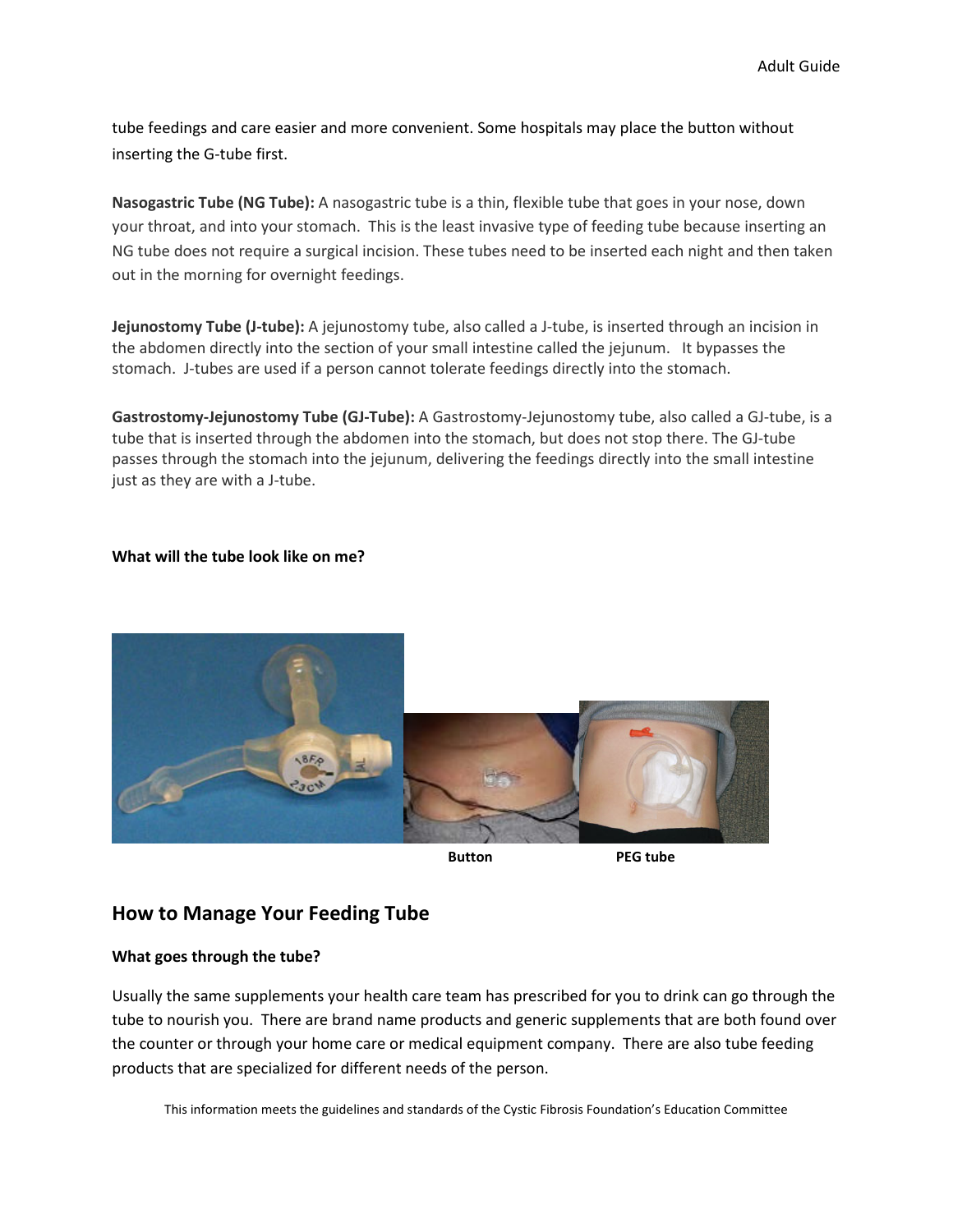#### **How do I give the feedings?**

Everything is individual! You will work with your CF care team to make a schedule that works best for you. Some choose to give tube feedings during the daytime, nighttime, only between meals or all day. Some feedings can be delivered with a pump, a hanging bag or using a large syringe. Overnight feeding can range anywhere from six to 18 hours each night.

**You will need to take pancreatic enzymes with your tube feeding to help you absorb the nutrients: protein, fat, vitamins and minerals. Your dietitian will discuss with you the best way to take your enzymes. The main goal is to prevent malabsorption ( oily, multiple, light-colored stools) and promote weight gain.**

#### **Will there be any problems?**

With any new therapy there may be concerns that come up and your team can help you trouble shoot them.

#### **Nausea and Vomiting**

- o Possible causes:
	- **•** Medications
	- Something is blocking the intestine
	- **Tube is not positioned correctly**
	- **Tube feeding formula, rate or amount may not be ideal**
- o What to do:
	- Reduce the rate of the tube feeding
	- **Space the tube feedings farther apart**
	- **If nauseated, hold feedings until symptoms subside**
	- Check the amount of liquid you have in your stomach prior to feeding. This is done with a syringe. Your CF care team will give you guidelines when to hold your tube feeding
	- If you feel you will vomit, leave tube open to drain
	- Call your health care professional if nausea and vomiting prevent you from getting your full feedings for more than 1 day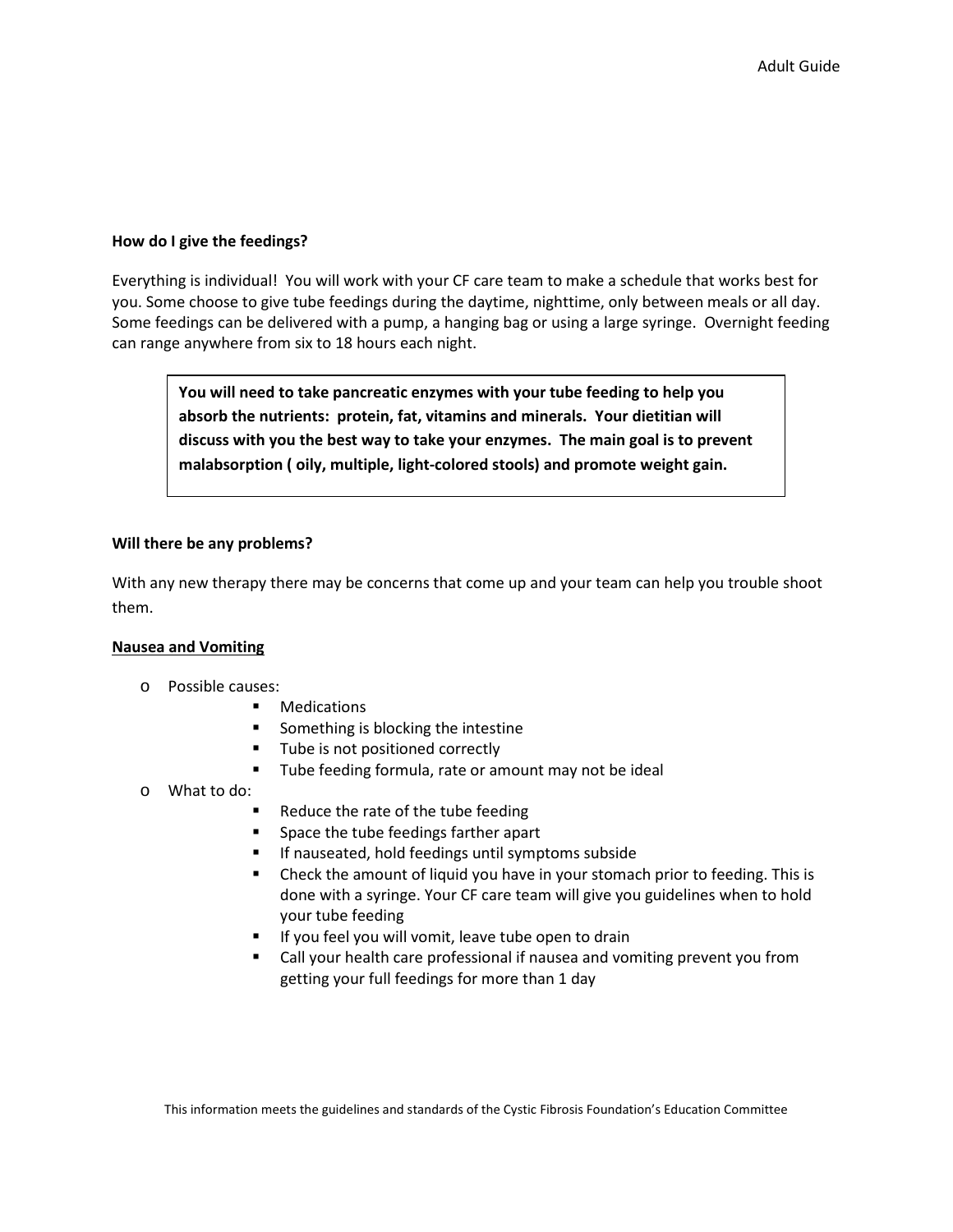## **Constipation (decreased frequency or hard to pass)**

- o Possible causes:
	- **Inadequate fluid intake or skipping feedings**
	- **Physical inactivity**
	- Not enough fiber
	- **•** Medications
- o What to do:
	- Check that you are taking the prescribed amounts of tube feeding formula and water flushes
	- Do not skip feedings
	- **Participate in physical activity (walking)**
	- Try  $\frac{1}{2}$  cup prune juice flushed with  $\frac{1}{2}$  cup water down tube 1-2 times per day
	- Call your health care professional if you are constipated for more than 3 days

### **Diarrhea (loose, watery, frequent stools)**

- o Possible causes:
	- Tube feeding rate is too fast (especially if you have a J-tube or small bowel tube)
	- Not enough pancreatic enzymes
	- Tube is not positioned correctly
	- **Lack of fiber in diet/tube feeding**
	- **•** Medications
	- Bacterial contamination of feedings, virus, or infection
- o What to do:
	- Decrease tube feeding rate
	- Increase water flushes by 2-3 cups per day to replace losses in the stool
	- Keep unused, opened formula covered in refrigerator for only 24 hours; discard if not used
	- **Use clean techniques for storing and giving feeding**
	- **Discontinue use of laxatives or stool softeners**
	- Call your health care professional if diarrhea occurs for more than 6 times a day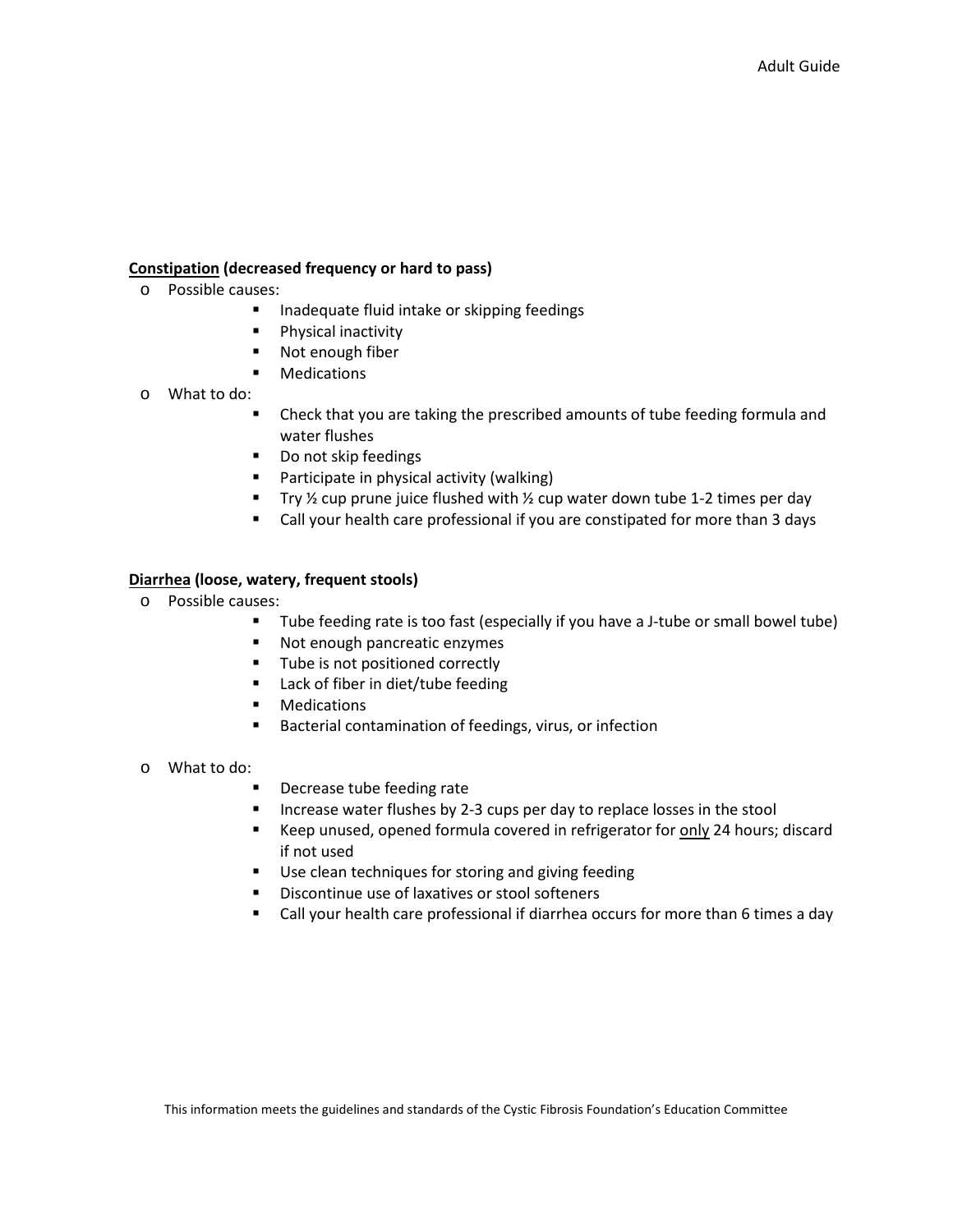## **Clogged Tube**

The tube should flush with some resistance, but you should be able to give feedings, water flushes, and dissolved medicines without difficulty.

- o Possible causes:
	- $\blacksquare$  Tube older than 2 years
	- **Tube that has a small diameter or tube that is very long**
	- Not flushing the tube after feedings or medications
	- **Not dissolving medications well**
	- Not flushing the tube after checking residuals
- o What to do to prevent a clogged tube:
	- Replace old tubes as directed by your doctor
	- **FILUSH** with at least 60 mL of warm water after feedings, medications, and residual checks
	- Do not put any solids or foods through your tube
	- **If your feedings begin to run in slower, irrigate the tube with water more often**
- o What to do if your tube clogs:
	- Push 30 ml of warm water through the tube using a pumping motion with the syringe (you may need to do this 3-5 times before clog begins to move)
	- Try to move the contents of the tube by pulling and pushing the syringe barrel several times
	- Pump air through the tube using the syringe (may need to do 3-5 times)
	- You may use small amounts of carbonated beverages to unclog the tube; however, speak with your dietitian or health care professional before using products other than warm water
	- Call your health care professional if none of the above methods work to unclog your tube

### **Skin irritation around the tube**

- o If area is red and sore, clean area with soap and warm water. Rinse around area with plain water and pat dry. You may use an antibiotic ointment around the site.
- $\circ$  If any areas appear crusty, gently soak or scrub the crusty areas with soap and warm water on the skin and tube itself. If you prefer, you may use a solution of  $\frac{1}{2}$  hydrogen peroxide and  $\frac{1}{2}$ water applied with a cotton swab to help clean these areas. After cleaning, rinse with plain water and pat dry. You may use an antibiotic ointment around the site.

### **Feeling full in the morning-unable to eat breakfast**

This information meets the guidelines and standards of the Cystic Fibrosis Foundation's Education Committee o Wait about 2 hours after you stop your tube feeds before eating breakfast.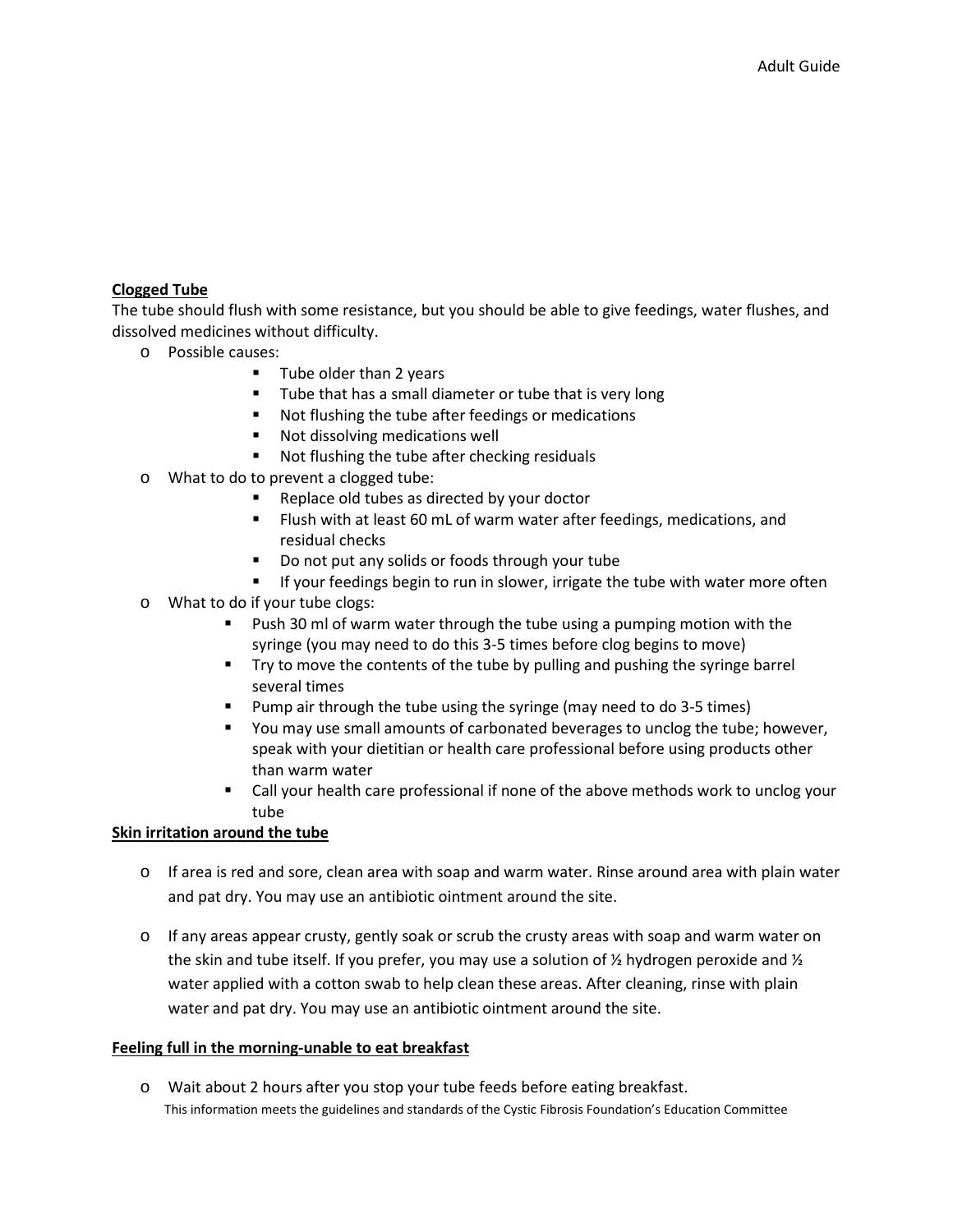o Slow down the rate and start the tube feedings earlier in the evening, lengthening the time of the feedings

#### **How quickly will I gain weight?**

You will work with your dietitian and CF team to set calorie and weight goals. These should be based on your daily schedule and your overall health goals. Unfortunately when you lose weight you may be losing muscle along with body fat. Safe weight gain should include muscle gain and not just body fat gain. This will best be helped when you continue to exercise and maintain muscle with activity.

# **Work with Your CF Care Team**

Everyone plays their part in answering questions and helping you through this process.

- Your physician can discuss the benefits and overall health goals and can also direct the kind of tube placement you may need.
- Your RN can assist you with equipment and helping trouble shoot any problems. They will help educate you on the care of your tube. They can also help you with insurance questions.
- Your dietitian will help you find the correct formula, calorie level and schedule for you. They can also help educate you on the care of your tube.
- Your Social Worker helps with insurance questions and can discuss your feelings about this process.

### **Will insurance cover any cost?**

Working with your CF care team and knowing what your health insurance plan will cover is key. Some insurance companies cover the equipment that is needed but not the tube feeding product. This will need to be taken into consideration as you are deciding whether a feeding tube is right for you.

### **How can my family and friends help me?**